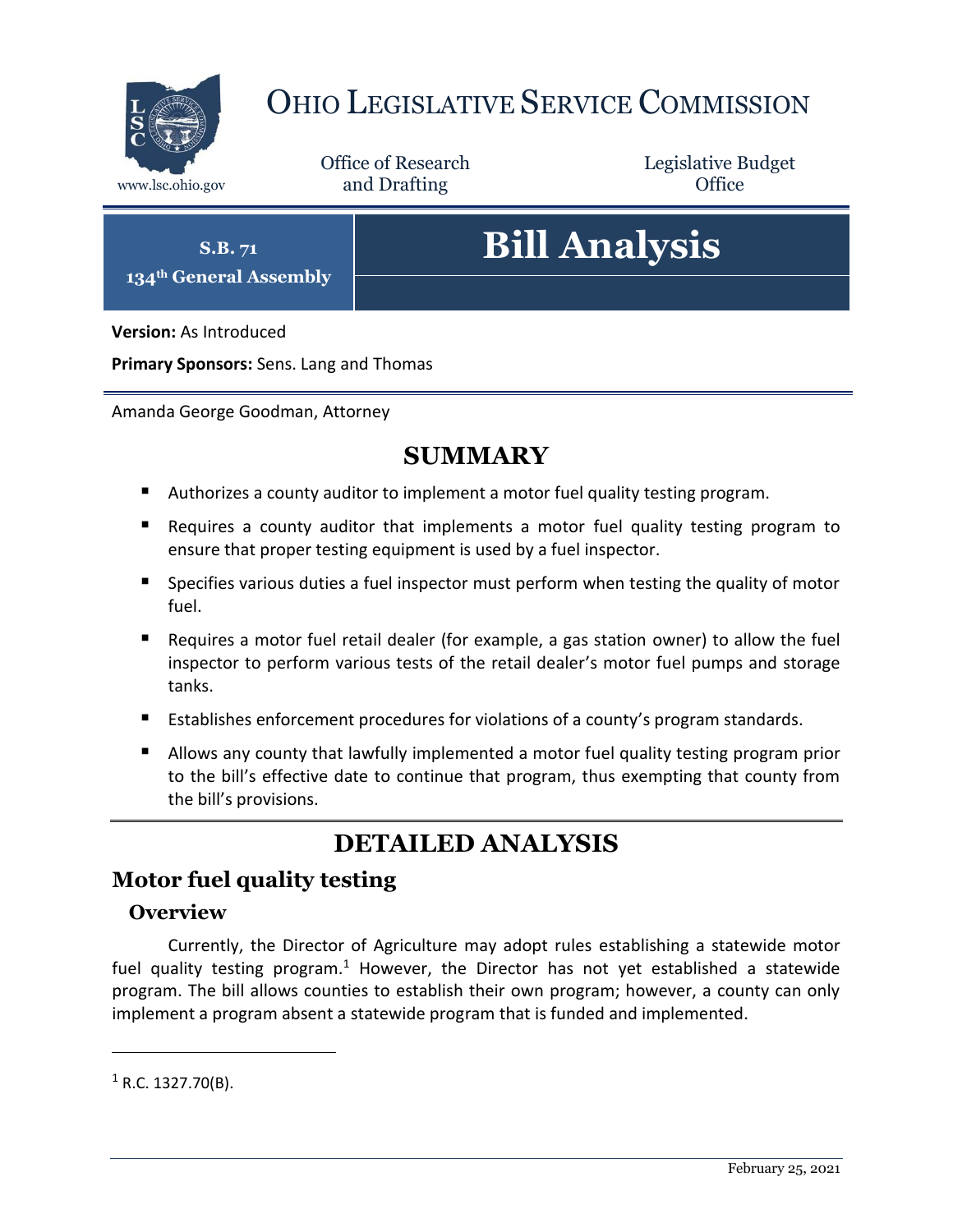#### **County motor fuel quality testing programs**

As indicated above, unless a statewide motor fuel quality testing program is established by the Director and is funded and implemented by the Department of Agriculture, the bill allows a county auditor to implement a motor fuel quality testing program in the auditor's county. Under the program, a fuel inspector may test motor fuel quality for octane level, sediment, and water in the fuel. The bill prohibits a fuel inspector from charging any inspection or registration fees to perform motor fuel quality testing.<sup>2</sup>

Under current law, motor fuel is gasoline or diesel fuel that is sold by a retailer. The bill expands the definition of motor fuel to include any of the following types of fuel that is sold by a retail dealer (any person that sells or distributes motor fuel at a retail service station located in Ohio):

- 1. Conventional fuel (which is gasoline and diesel fuel);
- 2. Biodiesel (which is a mono-alkyl ester combustible liquid fuel that is derived from vegetable oils or animal fats, or any combination of those reagents that meets the American Society for Testing and Materials (ASTM) International specification for biodiesel fuel (B100) blend stock distillate fuels and any other standards that the Director of Administrative Services adopts by rule);
- 3. Blended biodiesel fuel (which is a blend of biodiesel with petroleum based diesel fuel in which the resultant product contains at least 20% biodiesel that meets the ASTM International specification for blended diesel fuel and any other standards that the Director of Administrative Services adopts by rule); and
- 4. Ethanol extended fuel (which is a mixture of gasoline and ethanol).<sup>3</sup>

#### **Equipment**

The bill requires a county auditor who implements a motor fuel quality testing program to acquire testing equipment or ensure that testing equipment is available for the county's program. The county auditor must ensure that the testing equipment meets the most recent standards established by the ASTM International.

A county auditor may contract with another county to use that county's testing equipment so long as the contract provides that the testing is performed by a fuel inspector (who is the county auditor or a person who is designated by the county auditor to perform motor fuel quality testing)<sup>4</sup> from the county that owns the testing equipment. The bill prohibits a county auditor from allowing the county's testing equipment to be used in any other county for fuel quality testing purposes unless a fuel inspector for the county that owns the equipment

 $\overline{a}$ 

 $2$  R.C. 1327.70(C)(1).

<sup>3</sup> R.C. 1327.70(A); R.C. 125.831 and R.C. 5735.01, not in the bill.

 $4$  R.C. 1327.70(A).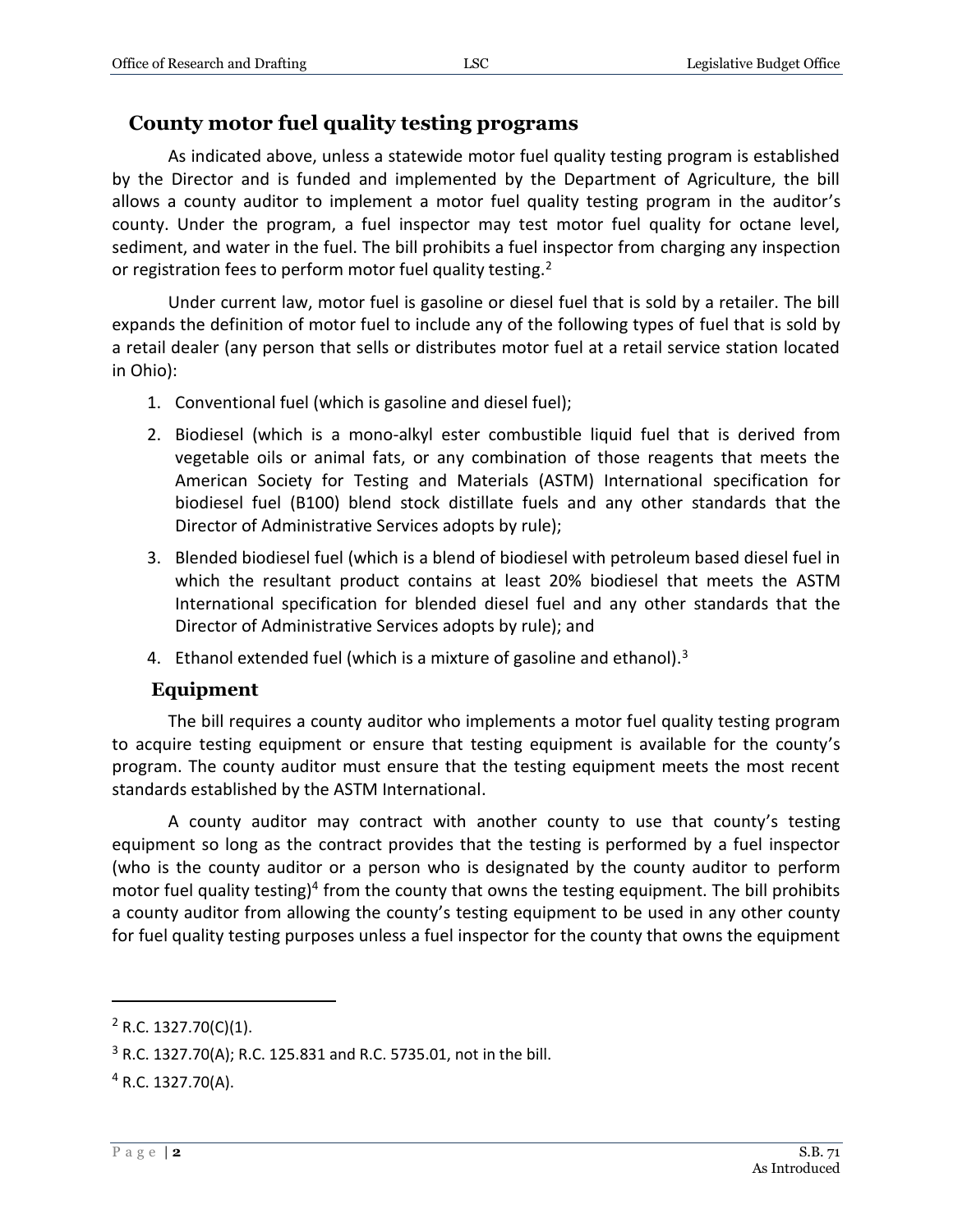is conducting the testing.<sup>5</sup> For example, suppose Delaware County and Franklin County establish their own motor fuel quality testing programs. Delaware County does not own any equipment to conduct the motor fuel quality testing, but Franklin County does own the necessary equipment. Delaware County can contract to use Franklin County's equipment, but Delaware County's testing must be done by a fuel inspector from Franklin County.

#### **Fuel inspector duties**

Under the bill, a fuel inspector must do all of the following when performing motor fuel quality testing:

- 1. Use testing equipment that meets the most recent standards established by the ASTM International;
- 2. Adhere to any standard or guideline set forth by the Director of Agriculture relating to petroleum product quality and sampling and testing methods that are consistent with the ASTM; and
- 3. Adhere to the following motor fuel quality testing compliance standards (unless they are inconsistent with the Director's standards and guidelines):
	- a. Fuel storage tanks cannot exceed  $\frac{1}{4}$  inch of water for ethanol extended fuel and cannot exceed two inches of water for conventional fuel.
	- b. Gasoline and ethanol extended fuel octane levels tested at the pump must be within one octane point of the octane level listed on the pump.
	- c. Gasoline and ethanol extended fuel tested at the pump, per ASTM requirements, must be visually free of undissolved water, sediment, and suspended matter and must be clear and bright at either an ambient temperature or 70 degrees Fahrenheit, whichever is higher.
	- d. Diesel fuel tested at the pump must meet the standards defined by the ASTM.<sup>6</sup>

However, whenever the Department of Agriculture is notified of a U.S. Environmental Protection Agency waiver of standards that applies to federal fuel standards, the Department must notify every county auditor's office. Any auditor participating in a fuel quality testing program (regardless of when the program was implemented) must only test for water and sediment during the waiver period.<sup>7</sup>

A fuel inspector must transmit data collected from motor fuel quality testing to the Director of Agriculture. The Director must compile the data, including dates, locations, and

 $\overline{a}$ 

 $5$  R.C. 1327.70(C)(2).

 $6$  R.C. 1327.70(E).

 $<sup>7</sup>$  R.C. 1327.70(I).</sup>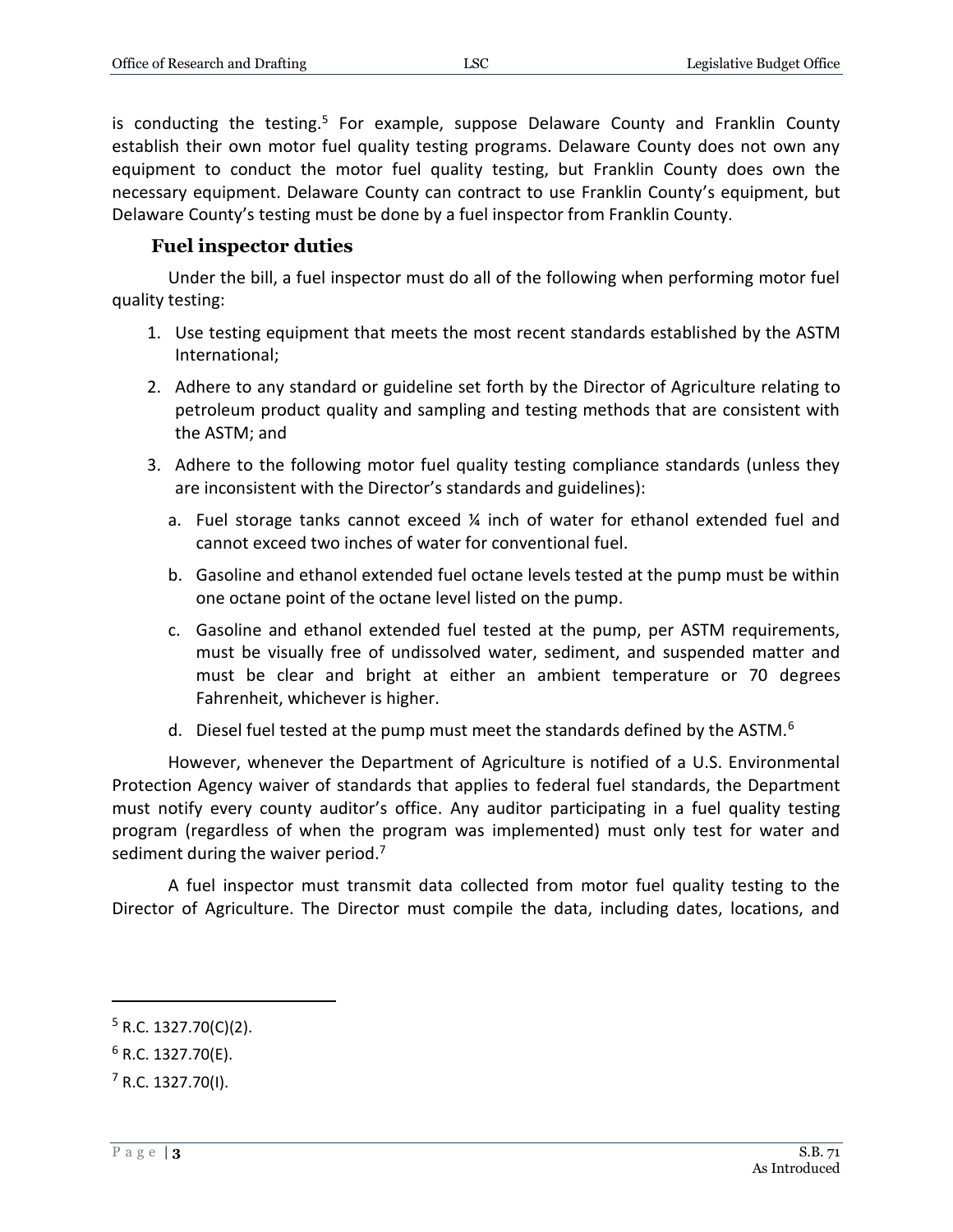#### **Retail dealer duties**

If a county auditor implements a fuel quality testing program, a motor fuel retail dealer (for example, a gas station owner) must do all of the following when requested by a fuel inspector:

- 1. Allow the fuel inspector to test the octane level and sediment from the retail dealer's motor fuel pumps;
- 2. Allow the fuel inspector to test the water and sediment in the retail dealer's motor fuel storage tanks;
- 3. Allow the fuel inspector to pump a sample of motor fuel, free of charge and in containers provided by the fuel inspector, in an amount required by the fuel inspector for testing.<sup>9</sup>

#### **Penalties**

If a retail dealer is in violation of a motor fuel quality standard detected at the dealer's retail service station, a fuel inspector must issue to the dealer an order to stop selling fuel until the fuel is in compliance with the standards. The Director must adopt rules that establish procedures by which a retail dealer may appeal an order issued by a fuel inspector.

A retail dealer who violates the program's standards also may be subject to a civil penalty, but only if the Director adopts the civil penalties via rules. A county auditor may not assess a civil penalty if the Director does not adopt the rules. Any civil penalties collected must be deposited into the applicable county general fund.<sup>10</sup>

#### **Grandfather clause for existing county programs**

The bill specifies that any county that lawfully implemented a motor fuel quality testing program prior to the bill's effective date is exempt from the bill's provisions, including the testing requirements and data transmission. A county that has an established program prior to the bill's effective date may continue to implement the motor fuel quality testing program as that program existed prior to the effective date of the bill. $11$ 

Currently, only Summit County operates a motor fuel quality testing program in Ohio. Summit County is a charter county, meaning it may exercise certain home rule powers in the same manner as a municipal corporation.<sup>12</sup> There are only two charter counties in Ohio,

 $\overline{a}$ 

 $10$  R.C. 1327.70(F).

 $8$  R.C. 1327.70(G).

 $9$  R.C. 1327.70(D).

 $11$  R.C. 1327.70(H).

<sup>&</sup>lt;sup>12</sup> See Ohio Constitution, Article X, Section 3.